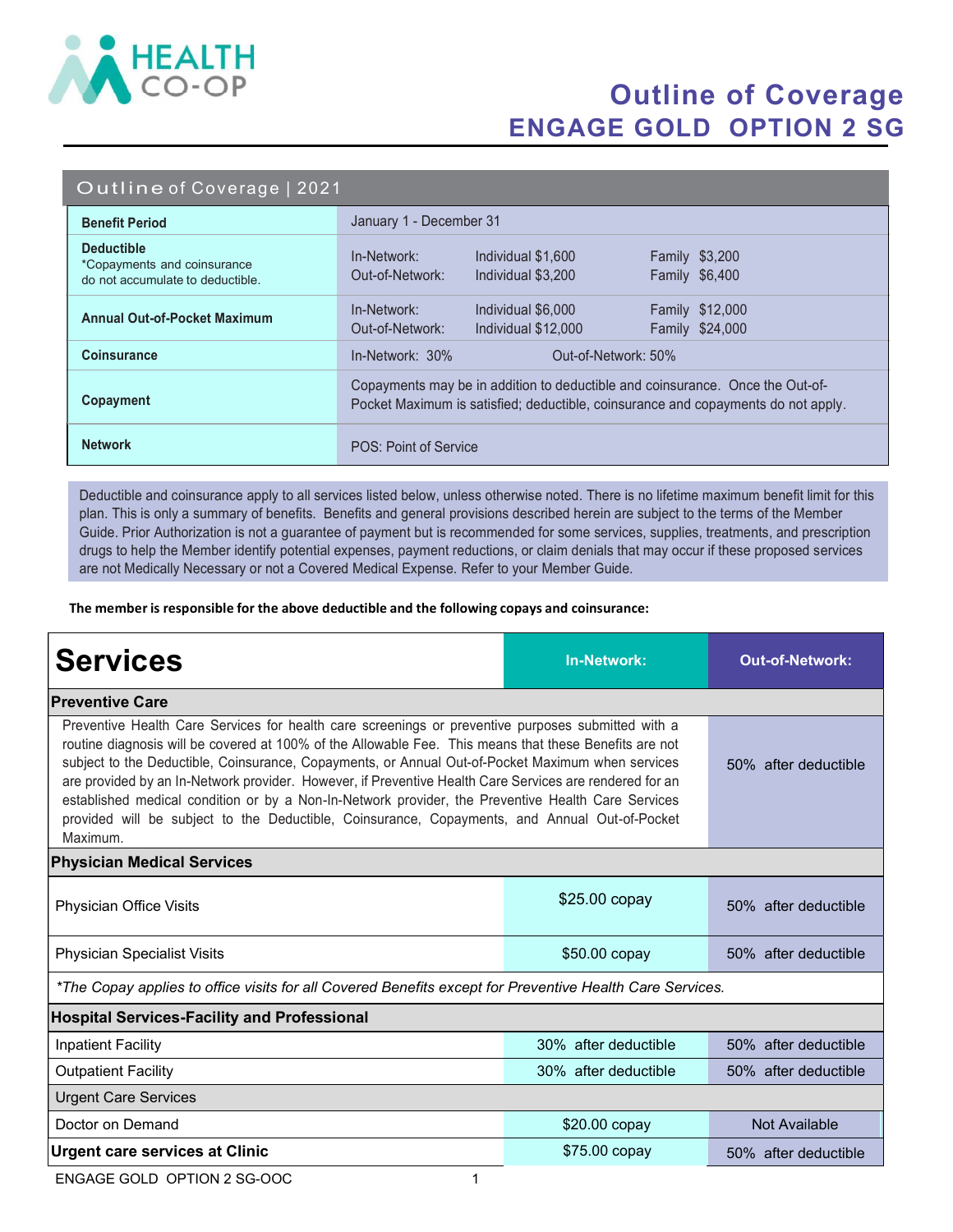| <b>Services</b>                                                                                                                                                                                                                 | <b>In-Network:</b>                                                            | <b>Out-of-Network:</b> |  |  |
|---------------------------------------------------------------------------------------------------------------------------------------------------------------------------------------------------------------------------------|-------------------------------------------------------------------------------|------------------------|--|--|
| <b>Emergency Room Services</b>                                                                                                                                                                                                  |                                                                               |                        |  |  |
| Emergency room visits                                                                                                                                                                                                           | 40% after deductible                                                          | 40% after deductible   |  |  |
| <b>Prescription Drugs Benefit</b>                                                                                                                                                                                               |                                                                               |                        |  |  |
| <b>Retail Pharmacy Benefit (30-day supply)</b>                                                                                                                                                                                  |                                                                               |                        |  |  |
| Preferred Generic Drugs (Tier 1)                                                                                                                                                                                                | \$10.00 copay                                                                 | 50% after deductible   |  |  |
| Non-Preferred Generic & Preferred Brand Drugs (Tier 2)                                                                                                                                                                          | \$55.00 copay                                                                 | 50% after deductible   |  |  |
| Non-Preferred Brand Drugs (Tier 3)                                                                                                                                                                                              | 30% after deductible                                                          | 50% after deductible   |  |  |
| Specialty Drugs (Tier 4)                                                                                                                                                                                                        | 35% after deductible                                                          | 50% after deductible   |  |  |
| If you choose a higher Tier drug when a lower Tier drug is available, you must pay an ancillary charge in addition to the<br>deductible and/or coinsurance, as applicable.                                                      |                                                                               |                        |  |  |
| Mail Order Maintenance (90-day supply)                                                                                                                                                                                          |                                                                               |                        |  |  |
| Preferred Generic Drugs (Tier 1)                                                                                                                                                                                                | \$20.00 copay                                                                 | 50% after deductible   |  |  |
| Non-Preferred Generic & Preferred Brand Drugs (Tier 2)                                                                                                                                                                          | \$110.00 copay                                                                | 50% after deductible   |  |  |
| Non-Preferred Brand Drugs (Tier 3)                                                                                                                                                                                              | 30% after deductible                                                          | 50% after deductible   |  |  |
| Specialty Drugs (Tier 4)<br>(31 Day Supply Only)                                                                                                                                                                                | Not Available                                                                 | <b>Not Available</b>   |  |  |
| If you choose a higher Tier drug when a lower Tier drug is available, you must pay an ancillary charge in addition to the<br>deductible and/or coinsurance, as applicable.<br><b>Mental Health/Chemical Dependency Services</b> |                                                                               |                        |  |  |
| Inpatient/other Outpatient Facility Services                                                                                                                                                                                    | 30% after deductible                                                          | 50% after deductible   |  |  |
| <b>Office Visit</b>                                                                                                                                                                                                             | \$50.00 copay                                                                 | 50% after deductible   |  |  |
| Other Covered Services (This is not a complete list. Check your policy or plan document for other covered services<br>and your costs for these services.)                                                                       |                                                                               |                        |  |  |
| <b>Centers of Excellence (When approved by MOUNTAIN</b><br><b>HEALTH CO-OP)</b>                                                                                                                                                 | 30%                                                                           | Not available          |  |  |
| Chiropractic Care-Maximum Number of Office Visits per Calendar<br>Year - 20 visits                                                                                                                                              | \$50.00 copay                                                                 | 50% after deductible   |  |  |
| <b>Convalescent Home Services</b><br>Maximum Number of Days per Calendar Year-60 days                                                                                                                                           | 30% after deductible                                                          | 50% after deductible   |  |  |
| Durable Medical Equipment<br>Rental (up to the purchase price), Purchase and Repair and<br>Replacement of Durable Medical Equipment.                                                                                            | 30% after deductible                                                          | 50% after deductible   |  |  |
| <b>Laboratory Services</b>                                                                                                                                                                                                      | 40% after deductible                                                          | 50% after deductible   |  |  |
| <b>Transplant Services</b>                                                                                                                                                                                                      | 30% after deductible                                                          | 50% after deductible   |  |  |
| Dental Exam, Cleaning, Fluoride                                                                                                                                                                                                 | \$100 reimbursement to apply to exam, cleaning and<br>fluoride once per year. |                        |  |  |
| Vision Exam                                                                                                                                                                                                                     | \$60 reimbursement to apply to one routine exam per year.                     |                        |  |  |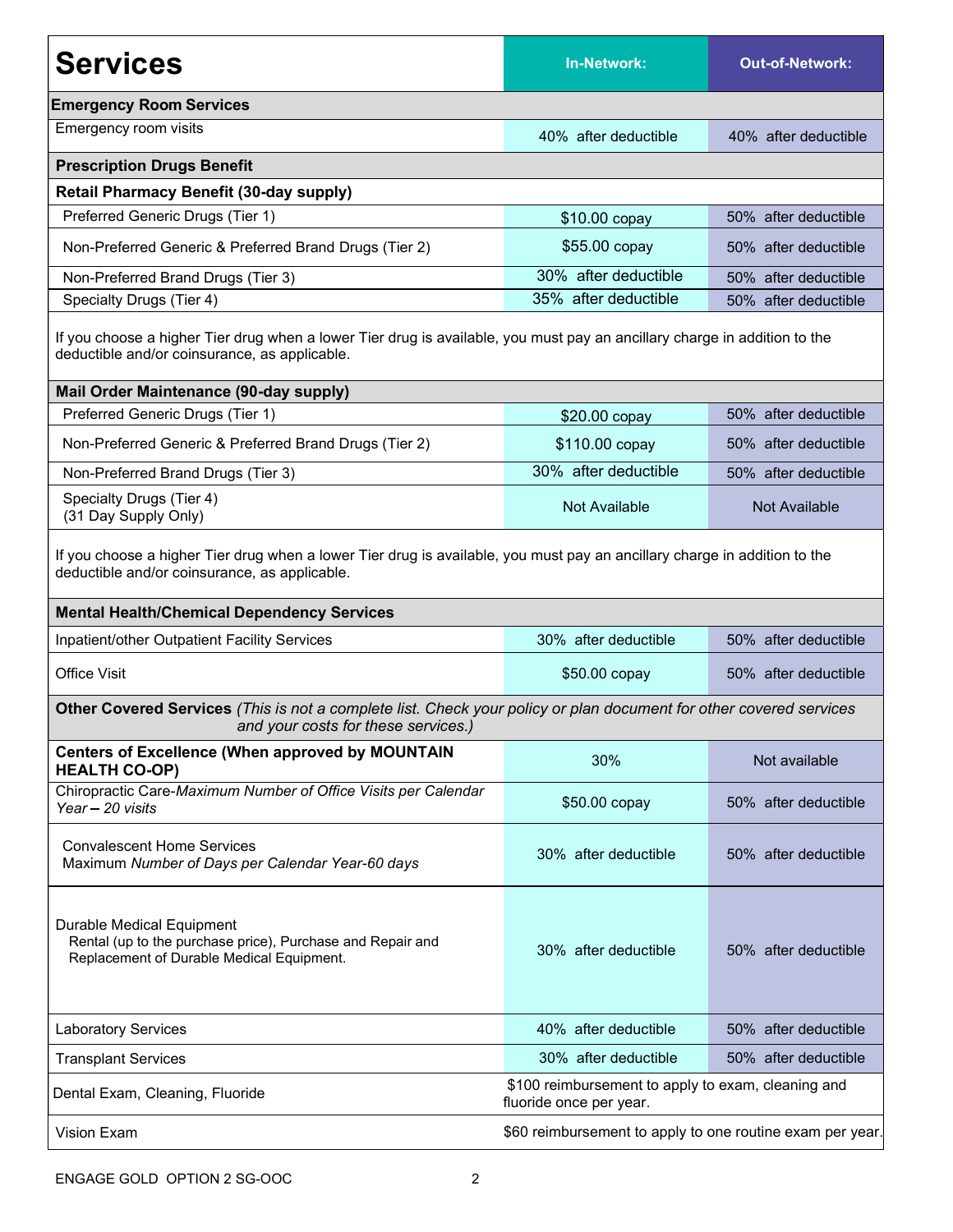This is a brief summary of benefits. Refer to your complete policy document for additional information or a further explanation of benefits, limitations, and exclusions.

# Additional Information

#### What is the annual deductible?

Your plan's deductible is the fixed dollar amount of Covered Medical Expenses that you must incur for certain Covered Benefits before MOUNTAIN HEALTH CO-OPbegins paying benefits for them. The Deductible must be satisfied each Calendar Year by each Covered Person, except as provided under "Family Deductible Limit" provision. The Deductible is shown in the Schedule of Benefits. Only the Allowable Fee for Covered Medical Expenses is applied to the Deductible. The following do not apply towards satisfaction of the Deductible: (1) services, treatments or supplies that are not covered under this Policy; and (2) amounts billed by Out-of-Network Providers, which include the Out-of-Network Provider Differential.

#### What is the annual out-of-pocket maximum?

The Annual Out-of-Pocket Maximum is the maximum amount that the Covered Person must pay every Calendar Year for Covered Medical Expenses incurred for Covered Benefits. The Annual Out-of-Pocket Maximum is shown in the Schedule of Benefits. It applies to all Covered Benefits except the Preventive Health Care Services Benefit.

The Annual Out-of-Pocket Maximum includes the following:

- 1. Calendar Year Deductible;
- 2. Copayments; and
- 3. Coinsurance.

When the Annual Out-of-Pocket Maximum is satisfied in the Calendar Year, we will then pay 100% of Covered Medical Expenses incurred for Covered Benefits for the remainder of that Calendar Year. The Annual Out-of-Pocket Maximum must be satisfied each Calendar Year.

The exception to this is in regard to out-of-network charges. The amount the plan pays for covered services is based on the allowed amount. If an out-of-network provider charges more than the allowed amount, you may have to pay the difference. For example, if an out-of-network hospital charges \$1,500 for an overnight stay and the allowed amount is \$1,000, you may have to pay the \$500 difference which does not apply to the deductible, coinsurance, or Out of Pocket Maximum. (This is called balance billing.)

#### Payments to providers

Payment to providers is based on the prevailing or contracted Mountain Health CO-OP fee allowance for covered services. Although In-Network Providers accept the fee allowance as payment in full, You will pay the most if you use an out-ofnetwork provider, and you might receive a bill from a provider for the difference between the provider's charge and what your plan pays (balance billing). Be aware, your network provider might use an out-of-network provider for some services (such as lab work). Check with your provider before you get services.

### Preauthorization

.

Coverage of certain medical services and surgical procedures requires a benefit determination by Mountain Health CO-OP before the services are performed. This process is called 'preauthorization'. Preauthorization is necessary to determine if certain services and supplies are covered under this plan, and if you meet the plan's eligibility requirements. You'll find the most current preauthorization list in your complete policy document.

#### The Patient's right to know the costs of medical procedures.

The insured, or the insured's agent, may request an estimate of the member's portion of provider charges for any service or course of treatment that exceeds \$500. Mountain Health CO-OP shall make a good faith effort to provide accurate information based on cost estimates and procedure codes obtained by the insured from the insured's health care provider. The estimate may be provided in writing or electronically. It is not a binding contract between Mountain Health CO-OP and the member, and is not a guarantee that the estimated amount will be the charged amount, or that it will include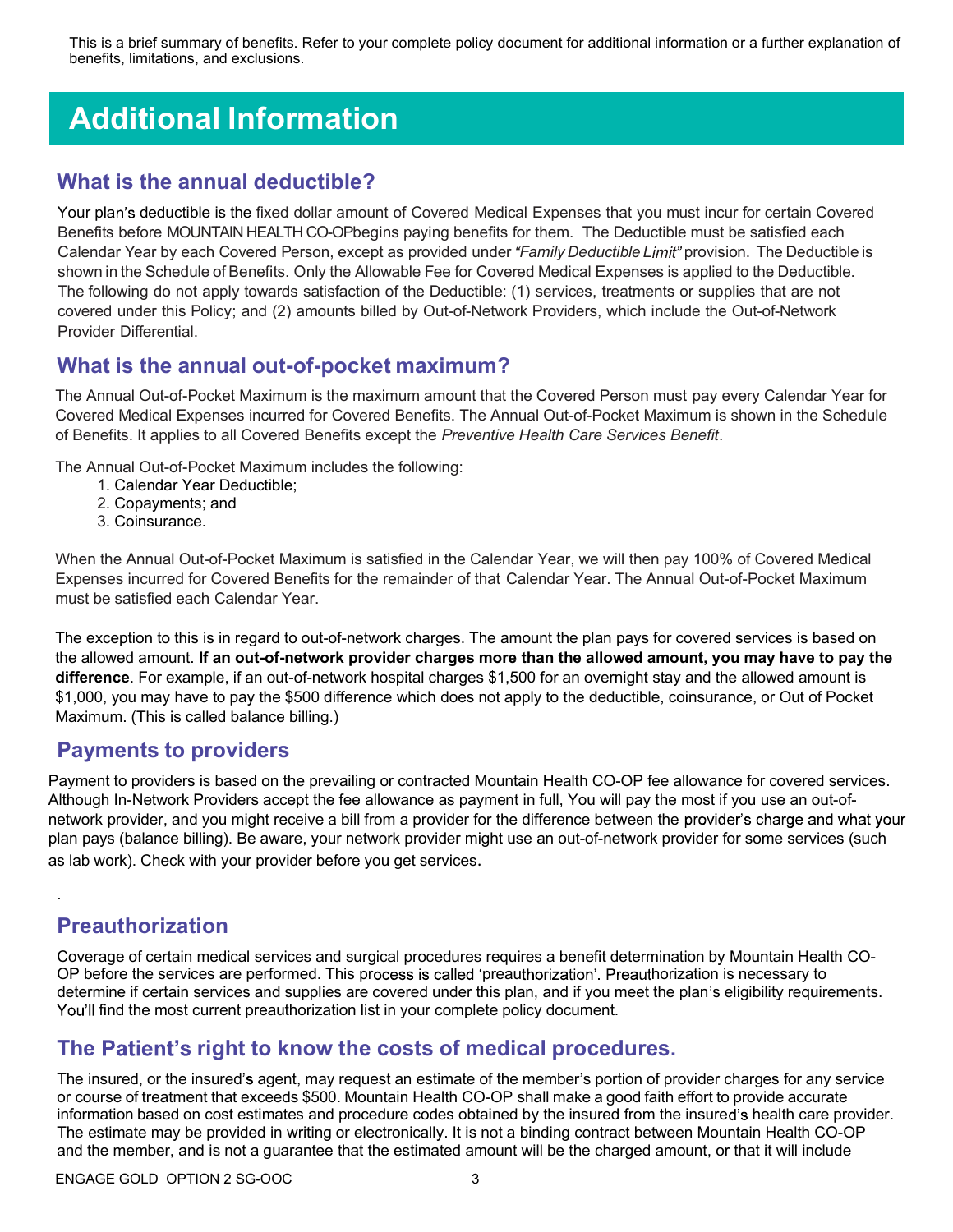### Provider Networks

Organization (PPO) (In-Network) - An innovative health care partnership developed by Mountain Health CO-OP and our Preferred Hospital Providers to offer health care services to Members at lower premiums. This network is composed of hospitals or surgery centers across the state that accept lower payments for each hospital or surgery center service or inpatient stay.

Participating Providers accept the MOUNTAIN HEALTH CO-OP allowable fee, in addition to the deductible, coinsurance and copayment, as payment in full for covered services. These providers will submit claims for you, and Mountain Health CO-OP will pay the participating provider directly. There is no billing to you over your deductible, coinsurance and copayment.

Nonparticipating Provider (Out-of-Network) - Nonparticipating Providers have not contracted with MOUNTAIN HEALTH CO-OP to provide services at negotiated rates, and your out of pocket expenses can be significantly higher. Nonparticipating providers are under no obligation to submit claims for you. You may receive payment for claims received from a nonparticipating provider.

If a Primary Care Provider (PCP), Primary Care Provider Specialist (PCPS), Common Specialty Care Provider (CSCP) or a Less Common Sub-Specialty Care Provider (LCSP) is not located within 60 miles, the member can go outside of the 60 miles to a network Provider (an authorization may be required.) Mountain Health CO-OP will pay as participating and the member may be balanced billed. If the member sees a provider outside of that 60 miles and the provider is not in network the benefits will go towards the out-of-network deductible and out-of-pocket maximum.

Out-of-network emergency room services to treat an emergency medical condition are reimbursed as if obtained innetwork, if an in-network emergency room cannot be reasonably reached. An emergency medical condition means a medical condition manifesting itself by acute symptoms of sufficient severity (including severe pain) so that a prudent layperson, who possesses an average knowledge of health and medicine, could reasonably expect the absence of immediate medical attention to result in a condition that places the health of the individual in serious jeopardy, would result in serious impairment to bodily functions, or serious dysfunction of any bodily organ or part; or with respect to a pregnant woman having contractions, that there is inadequate time to safely transfer the woman to another hospital for delivery or that a transfer may pose a threat to the health or safety of the woman or the fetus.

Finding Participating Providers–To locate Participating Providers and PPO hospitals and surgery centers in Montana check our on-line provider directory at www.Mountain Health CO-OP.coop/provider-finder/ or contact Customer Service at 1-855-447-2900. Be sure to have your health plan identification number available when you call.